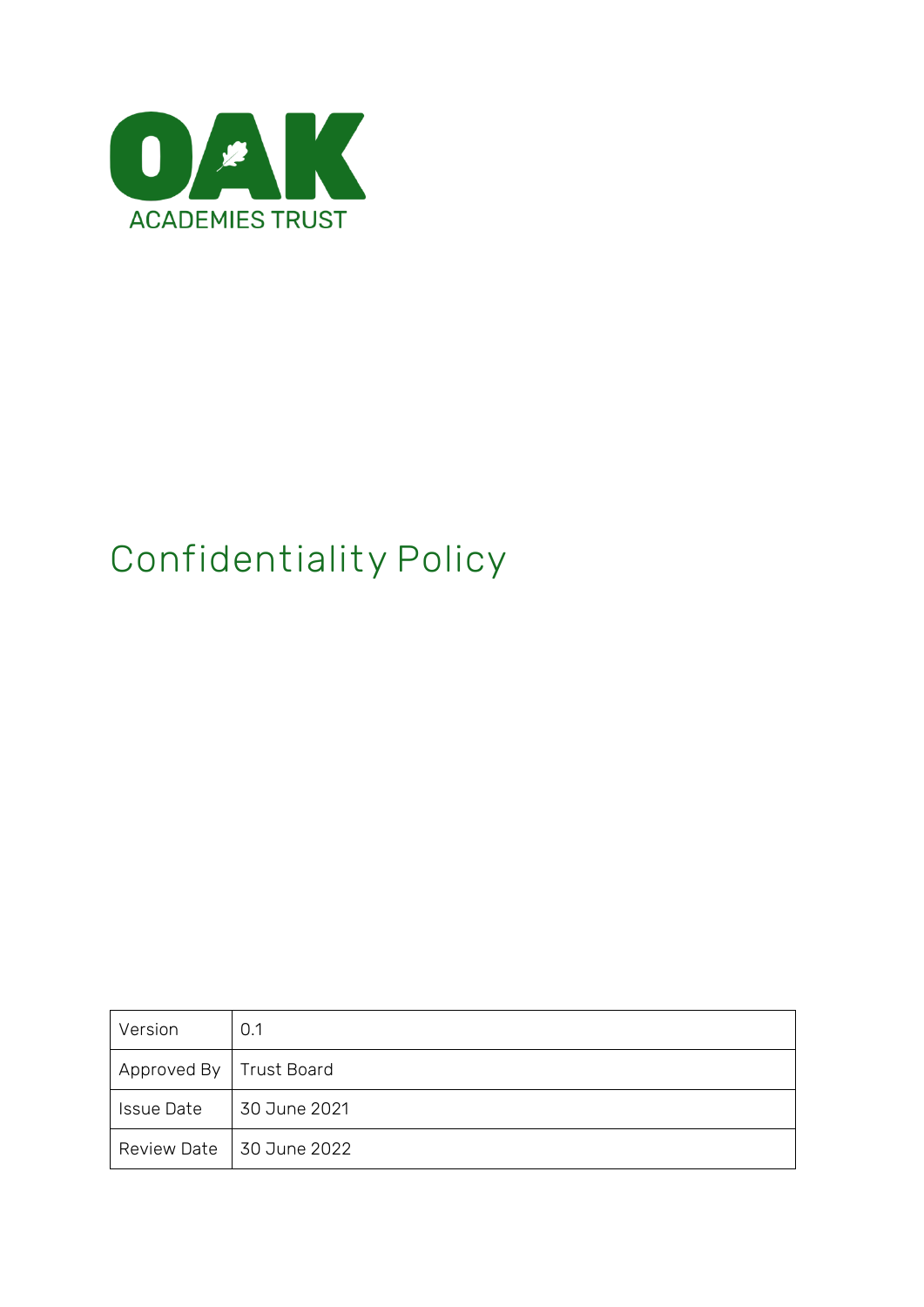#### **REVIEW HISTORY**

| <b>VERSION</b><br>NO. | DATE OF<br><b>CHANGE</b> | <b>CHANGE SUMMARY</b> | PAGE<br>NO. |
|-----------------------|--------------------------|-----------------------|-------------|
| 0.1                   | 20.4.21                  | Draft                 |             |
|                       |                          |                       |             |
|                       |                          |                       |             |
|                       |                          |                       |             |
|                       |                          |                       |             |
|                       |                          |                       |             |
|                       |                          |                       |             |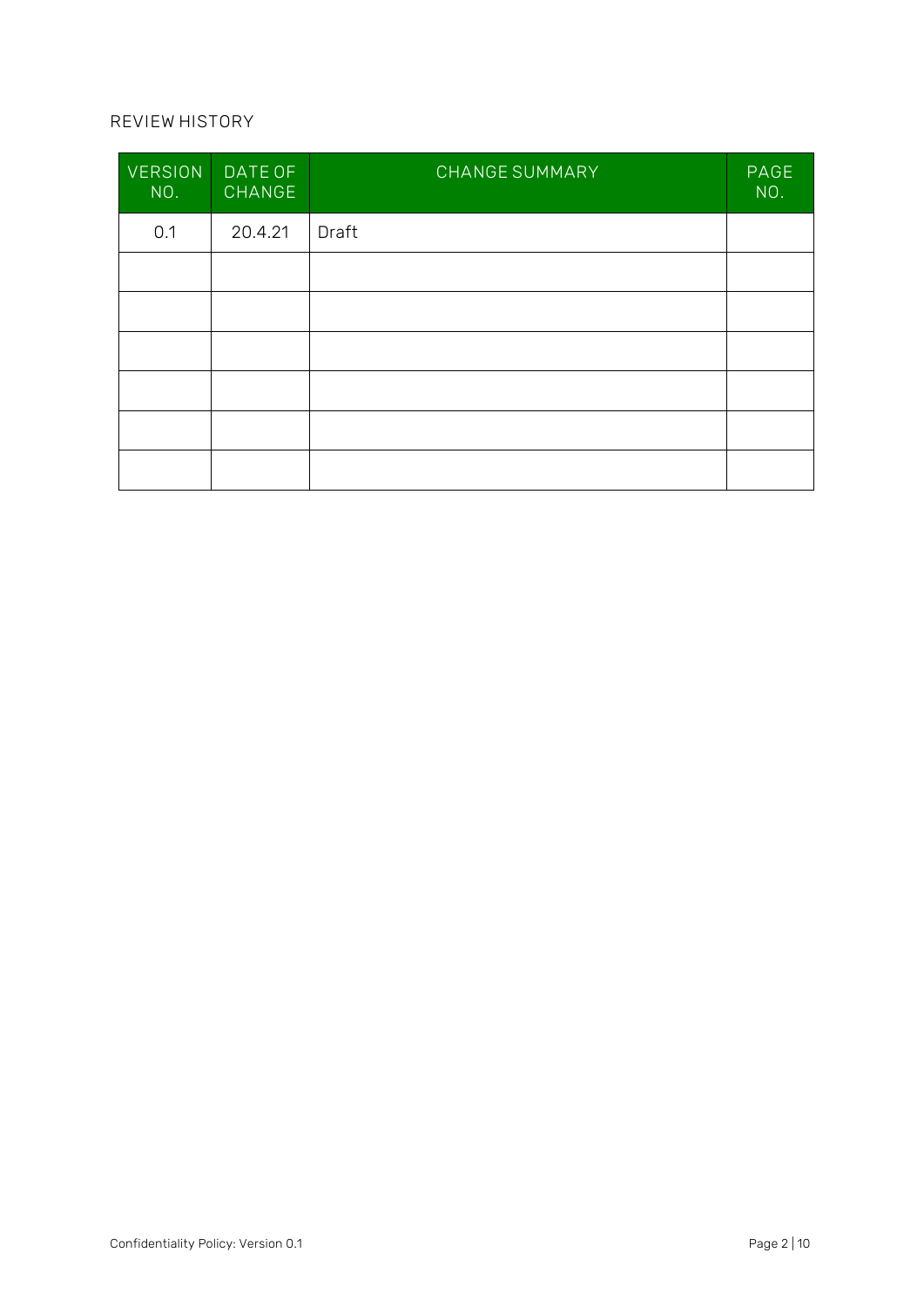# **Table of Contents**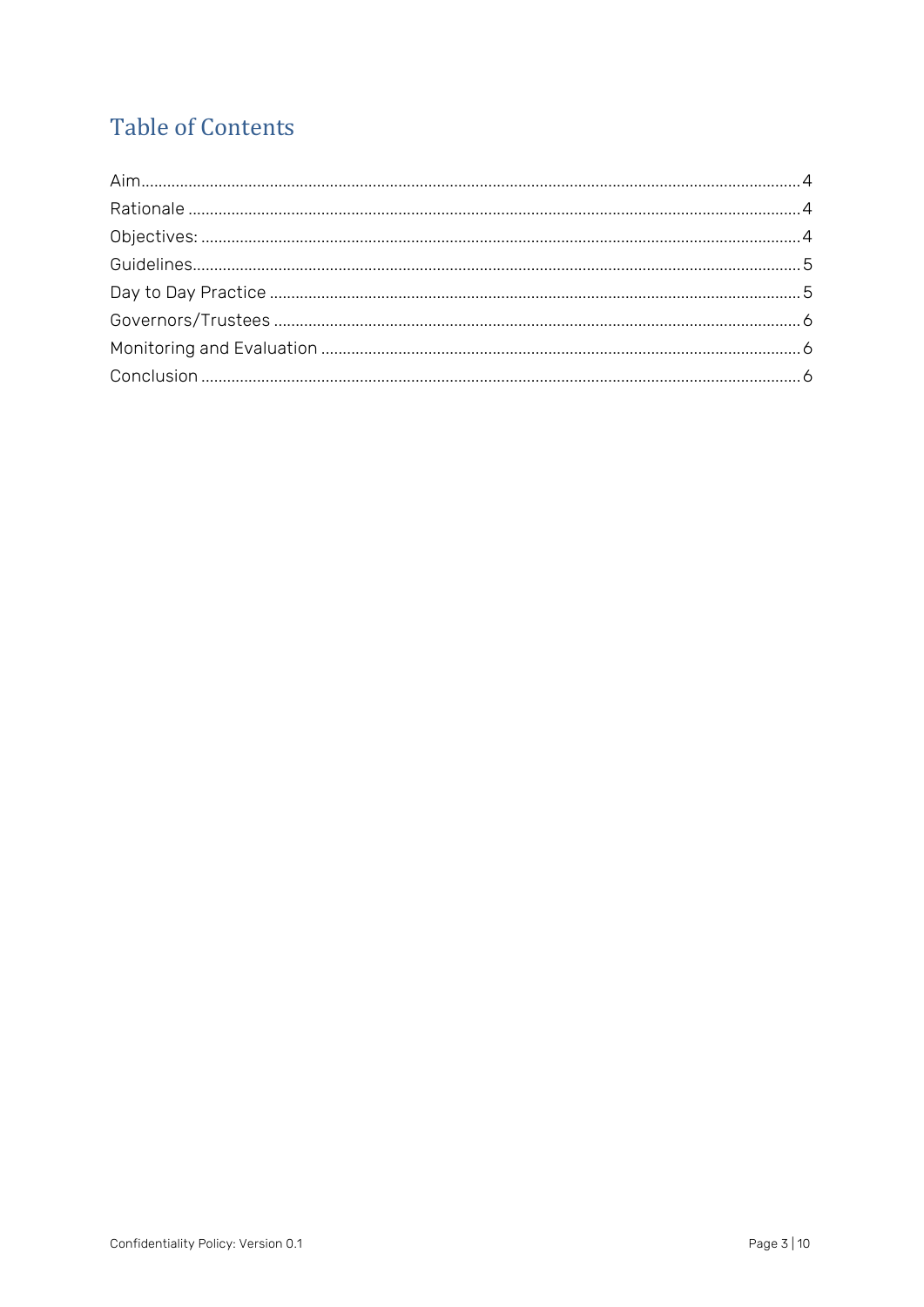#### **CONFIDENTIALITY POLICY & CONFIDENTIALITY AGREEMENTS**

## <span id="page-3-0"></span>Aim

To ensure that confidentiality and Data Protection Compliance are a natural part of good practice. To provide all staff, governors and others in OAK Academies Trust clear, unambiguous guidance as to their legal and professional roles. To make certain that the procedures throughout the Trust can be easily understood by pupils, parents/carers and staff.

## <span id="page-3-1"></span>Rationale

Schools hold a lot of confidential information about children, staff and sometimes parents and carers. Whilst it is important that we continue to develop positive ways to use that information, we all recognise that it is our responsibility to use, hold and safeguard information received.

The Trust is mindful that it is placed in a position of trust by all stakeholders and there is a general expectation that a professional approach will be used in all matters of confidentiality. Our obligation to comply with the Data Protection Act 2018, the UK GDPR and other legislation and statutory guidance underpins our management of data. Data will be processed to be in line with the requirements and protections set out in the UK General Data Protection Regulation.

#### **Associated Policies**

- Volunteers Policy
- Safeguarding Policy (each school has an individual policy)
- Data Protection Policy
- Governor and Trustee Code of Conduct

## <span id="page-3-2"></span>Objectives:

- To provide consistent messages within the Trust about handling information about children and adults once it has been received.
- To foster an ethos of trust within the Trust.
- To ensure that staff, governors, volunteers, students, parents, and pupils are aware of the Trust's confidentiality policy and procedures.
- To reassure pupils that their best interests will be maintained.
- To encourage pupils to talk to their parents and carers.
- To ensure that pupils and parents/carers know that school staff cannot offer unconditional confidentiality.
- To ensure that if there are child protection issues then the correct procedure is followed.
- To ensure that confidentiality is a whole Trust issue and that everyone understands their personal responsibilities.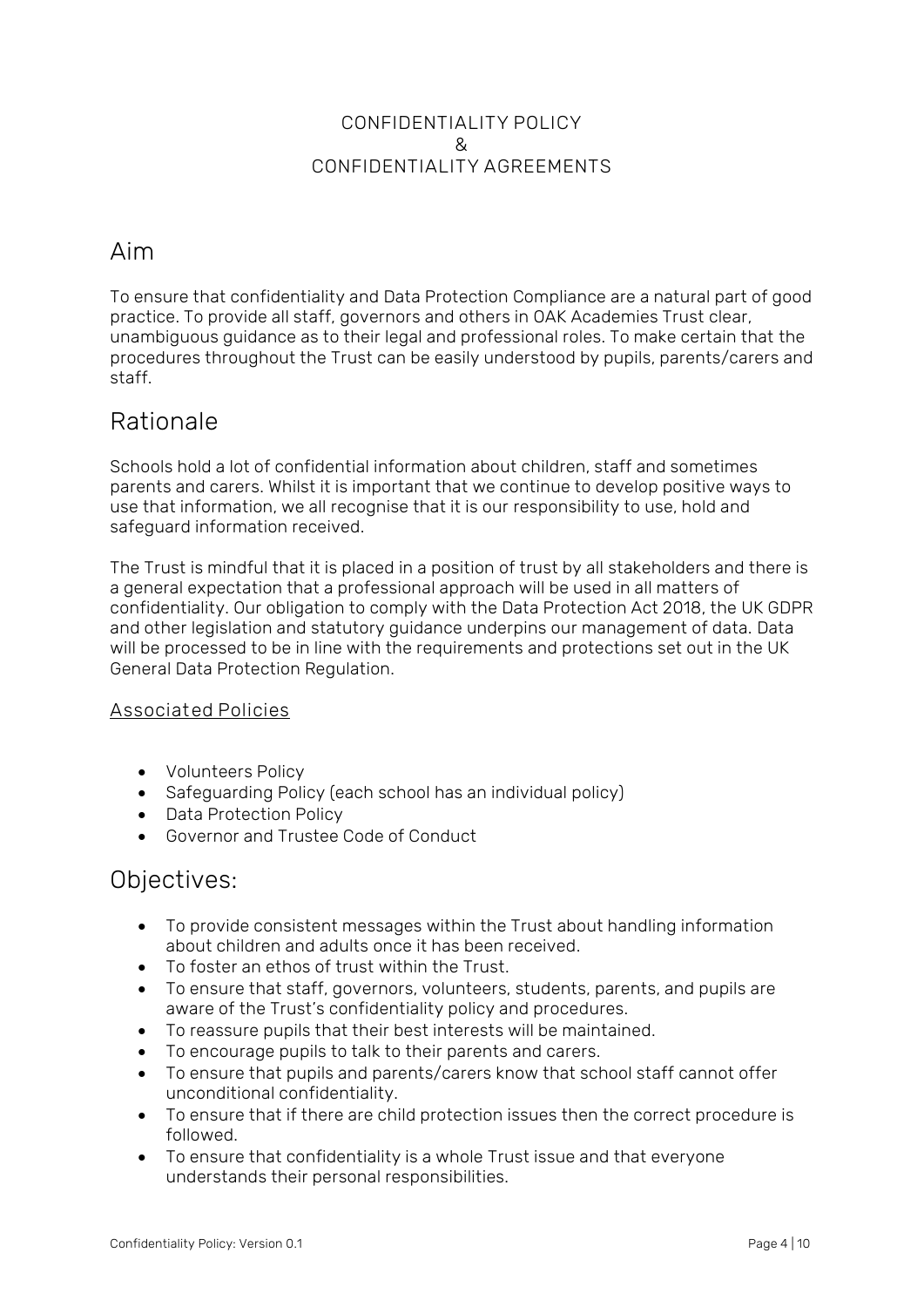## <span id="page-4-0"></span>Guidelines

- All information about individuals is private and should only be shared with those staff that have a need to know.
- All social services, medical and personal information about a child should be held in a safe and secure place which cannot be accessed by individuals other than school staff.
- The Trust continues to actively promote a positive ethos and respect for the Individual.
- The Safeguarding Policy will be applied and monitored by appropriate school personnel.
- All children and adults have a right to the same level of confidentiality irrespective of gender, race, religion, medical concerns, and special educational needs.

# <span id="page-4-1"></span>Day to Day Practice

Confidentiality is a whole Trust issue. Even when sensitive information appears to be widely known it should not be assumed by those immediately involved that it is appropriate to discuss or share this information further.

Health professionals have their own code of practice dealing with confidentiality. Staff should be aware of children with medical needs and the class information sheet should be accessible to staff who need that information but not on general view to other parents/carers and children.

Information about children will be shared with parents and carers but only about their child. Parents should not have access to any other child's books, marks and progress grades at any time especially at parents evening.

All personal information about children including social services records should be regarded as confidential. It should be clearly understood by those who have access to it, and whether those concerned have access to all, or only some of the information.

Information regarding health reports such as speech therapy, medical reports, SEN reports, SEN minutes of meetings and social services minutes of meetings and reports will be circulated in envelopes / files and once read should be returned for secure filing.

In all other notes, briefing sheets etc. a child should not be able to be identified. Addresses and telephone numbers of parents and children will not be passed on except in exceptional circumstances or to a receiving school.

Staff should exercise prudence and consider the dignity of individuals during conversations on the school site, for example in the staff room, particularly if non members of staff are present and in the presence of children.

Non-members of staff, for example, students and voluntary helpers, will be asked to follow the principles of the confidentiality policy and sign a confidentiality agreement.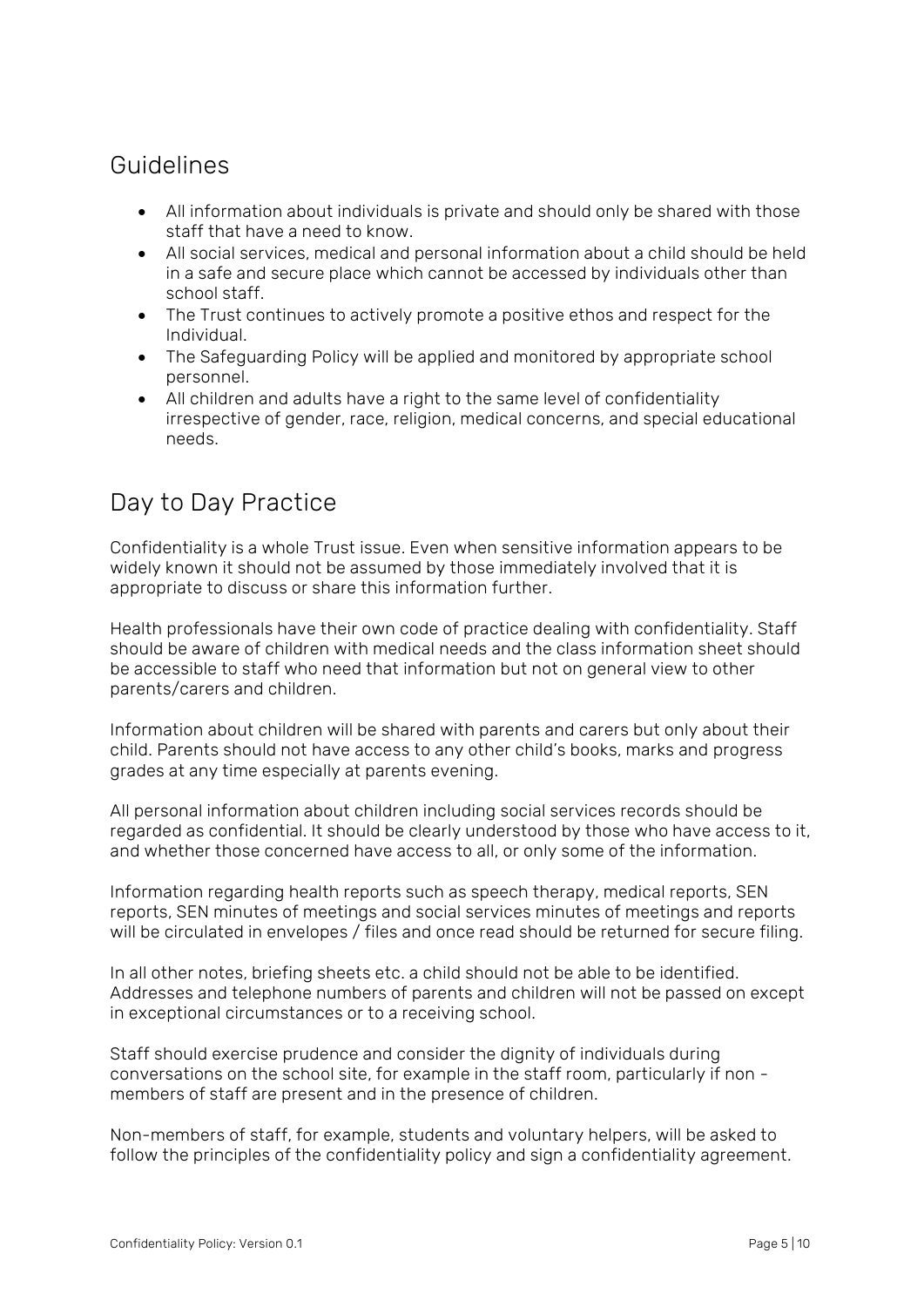# <span id="page-5-0"></span>Governors/Trustees

Governors/Trustees need to be mindful that from time-to-time issues are discussed or brought to their attention about staff and children. All such papers should be marked as confidential and should be copied onto different coloured paper.

These confidential papers should be destroyed after use.

Governors/Trustees must observe complete confidentiality when asked to do so by the governing body, especially in relation to matters concerning individual staff, pupils or parents.

Governors/Trustees will sign a confidentiality agreement annually. This is the Governor/Trustee Code of Conduct.

Although decisions reached at governors' meetings are normally made public through the minutes or otherwise, the discussions on which decisions are based should be regarded as confidential.

Governors/Trustees should exercise the highest degree of prudence when discussion of potentially contentious issues arises outside the governing body.

# <span id="page-5-1"></span>Monitoring and Evaluation

The policy will be reviewed as part of the Trust's monitoring cycle.

## <span id="page-5-2"></span>Conclusion

OAK Academies Trust has a duty of care and responsibility towards pupils, parents/carers, and staff. It also needs to work with a range of outside agencies and share information on a professional basis. The care and safety of the individual is the key issue behind this document.

Policy will be shared with staff, volunteers and the Trust community.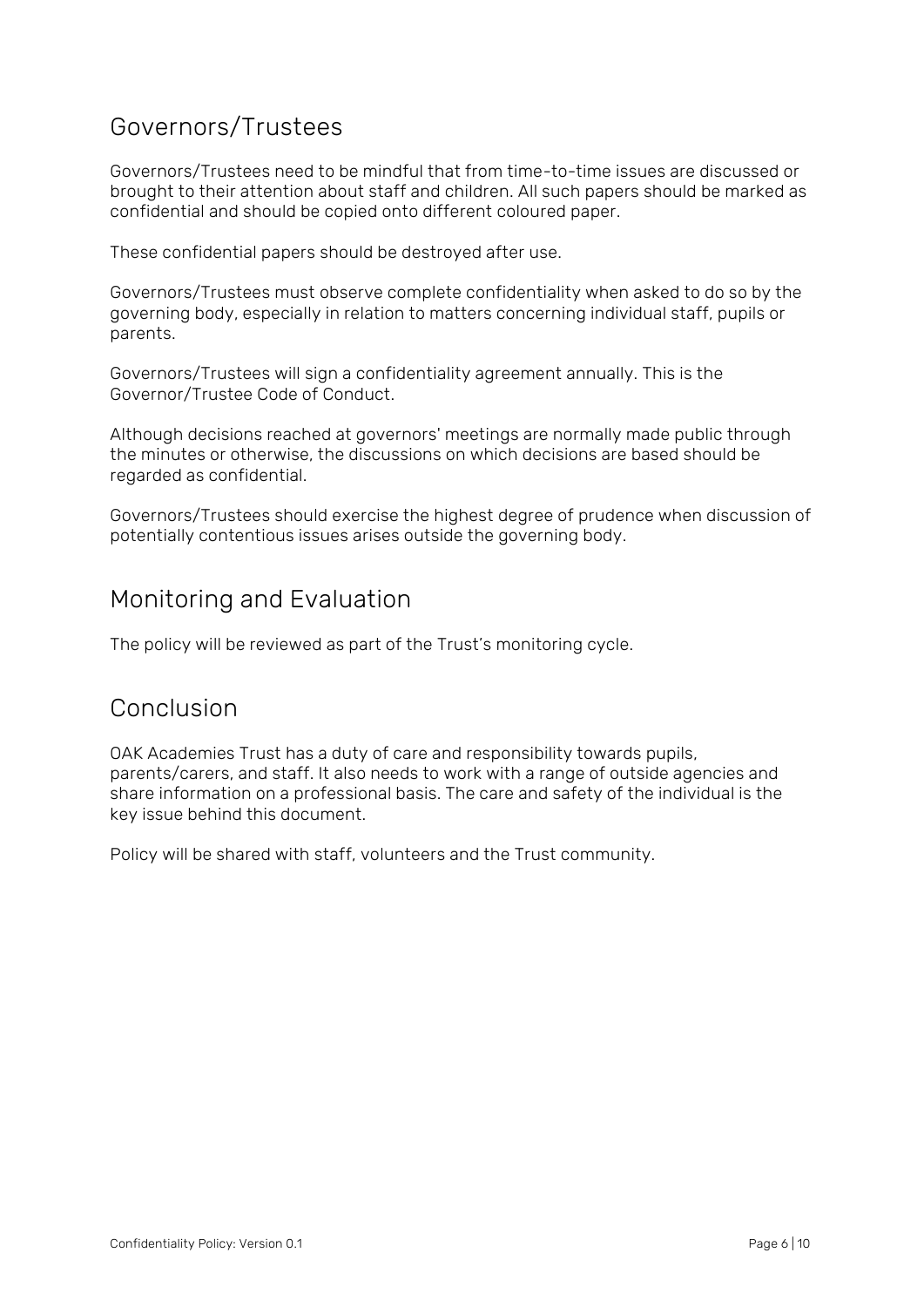OAK Multi Academy Trust **Governor - Confidentiality Agreement**

First of all, thank you for volunteering to be a Governor of this school.

Your help and support in this role is greatly appreciated. In this role you are supporting the life of this school. This role carries certain responsibilities on your part including the requirement to be confidential about school matters. By signing this agreement, you agree to uphold the Trust's Confidentiality Policy.

This means you will not share pupil / staff information with anyone other than those who are directly involved.

Examples of confidential information are (but not limited to):

- Information about staff and pupils.
- Information about actions of the Governing Body that are not published In Governing Body minutes.
- Information accessed by 'privilege' e.g. notices on staff noticeboard.
- Information about future school plans / actions than have not been disclosed to parents.

I understand that I may have access to confidential information and that it is my responsibility to maintain the integrity of this information and to keep it private. I further understand that disclosure of confidential information may result in termination of my membership of the Governing Body.

If I breach confidentiality I understand that I may be in breach of the Data Protection Act 2018 and could face external sanctions.

| Name of Governor                   |  |
|------------------------------------|--|
| Signature of Governor              |  |
| Date                               |  |
| School Representative              |  |
| Signature of School Representative |  |
| Date                               |  |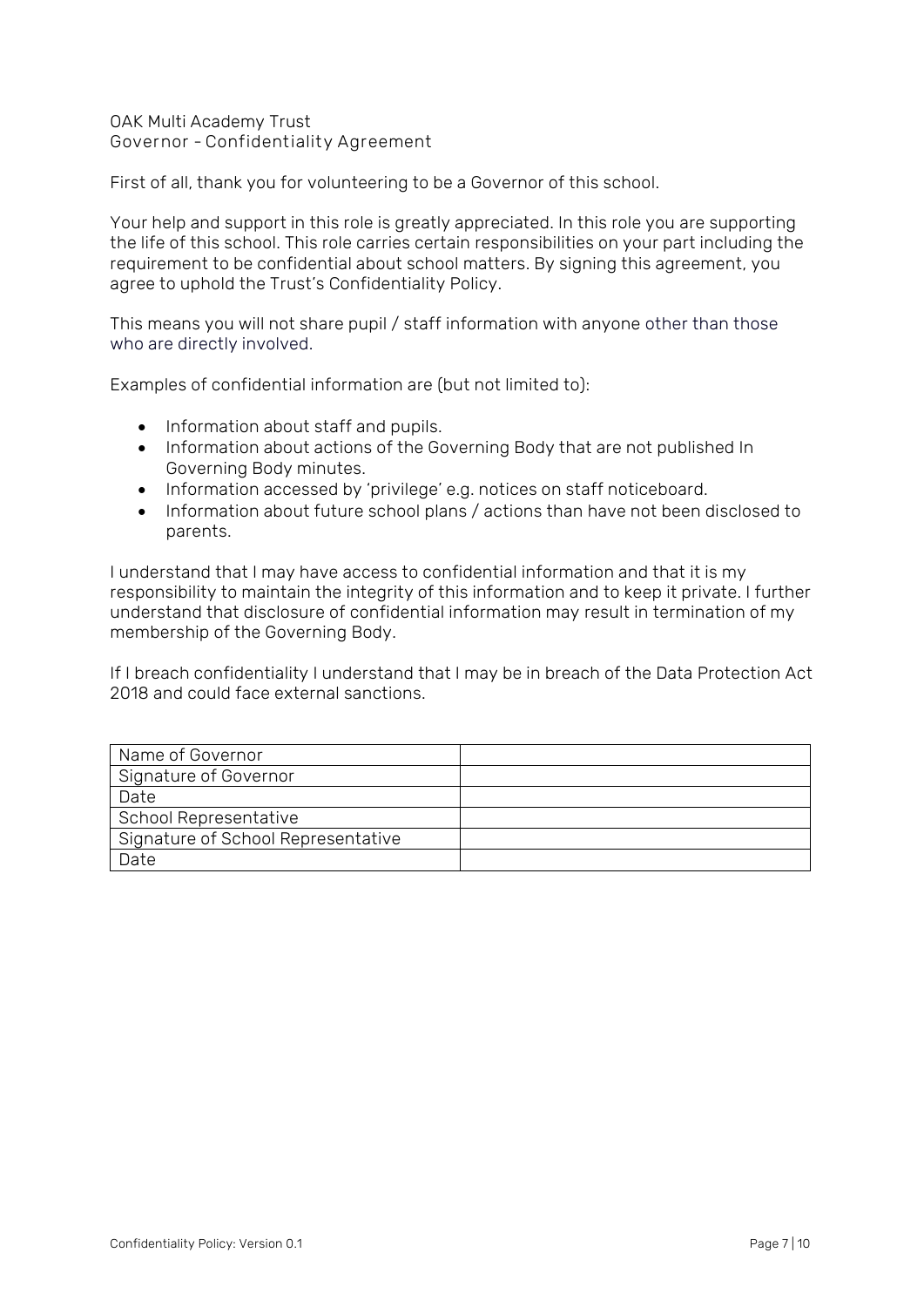OAK Multi Academy Trust **Voluntary Helper - Confidentiality Agreement**

First of all, thank you for volunteering to be a helper at this school. Your help and support in this role is greatly appreciated. In this role you are supporting the life of this school. This role carries certain responsibilities on your part including the requirement to be confidential about school matters.

By signing this agreement, you agree to uphold the Trust's Confidentiality Policy.

This means you will not share pupil / staff information with anyone that breaches confidentiality.

Examples of confidential information are (but are not limited to):

- Information about staff, pupils, and events that occur in school. For example, a parent who knows you are a helper at the school may ask you how their child is getting on (e.g. academically / behaviour). To prevent and misunderstanding, it would be better to advise the parent to speak to the class teacher.
- Information accessed by 'privilege' e.g. notices on staff noticeboard /conversations
- If you see something in school that concerns you, please discuss the matter with the head teacher.

I understand that I may have access to confidential information and that it is my responsibility to maintain the integrity of this information and to keep it private. I further understand that disclosure of confidential information may result in me no longer being required to be a volunteer.

If I breach confidentiality I understand that I may be in breach of the Data Protection Act 2018 and could face external sanctions.

| Name of Helper                     |  |
|------------------------------------|--|
| Signature of Helper                |  |
| Date                               |  |
| School Representative              |  |
| Signature of School Representative |  |
| Date                               |  |